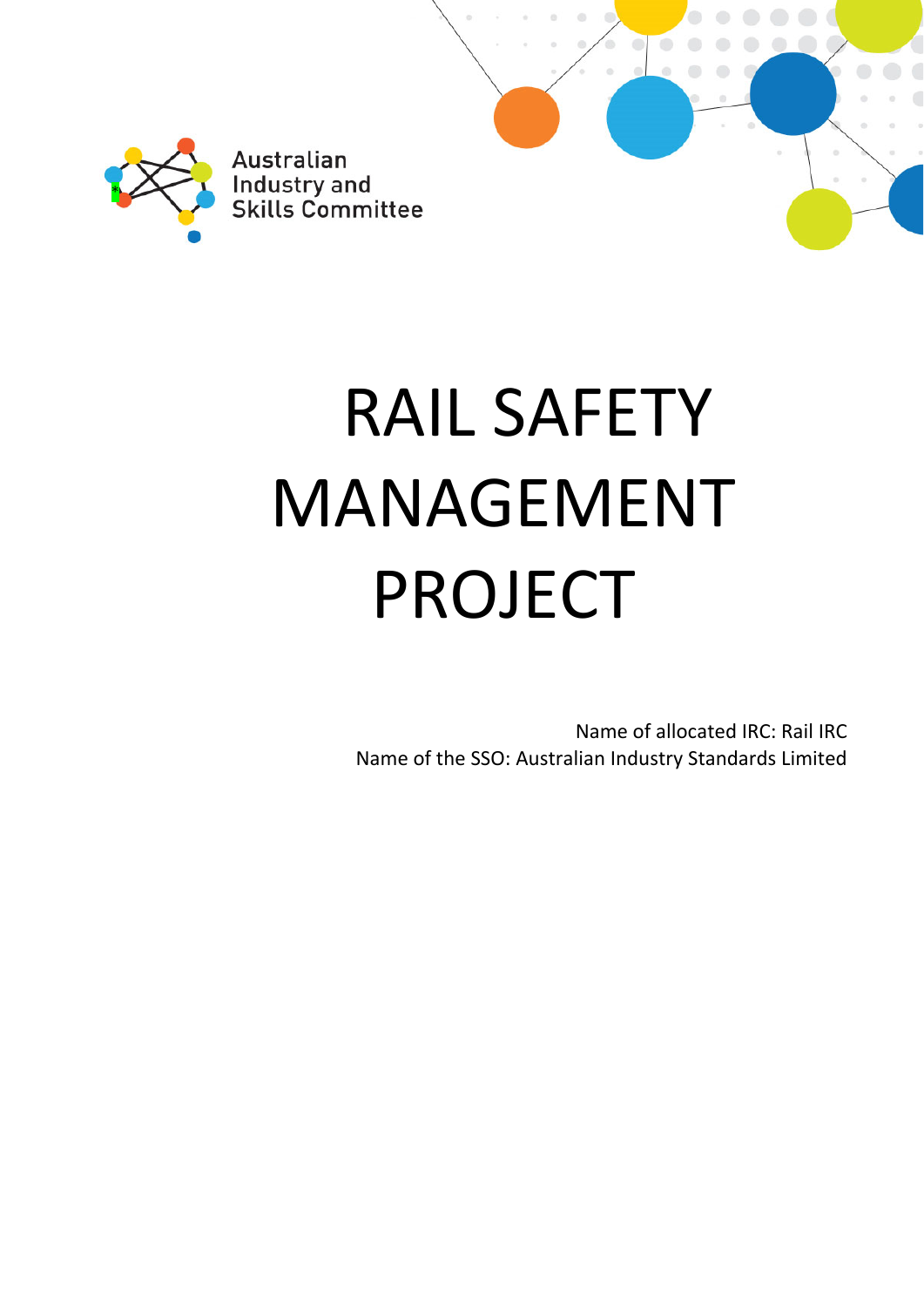# **1. Administrative information**

For a list of the products proposed to be reviewed as part of this project, please see Attachment A.

| Name of IRC:                                                                      | Rail IRC                              |  |  |  |
|-----------------------------------------------------------------------------------|---------------------------------------|--|--|--|
| Name of SSO:                                                                      | Australian Industry Standards Limited |  |  |  |
| 1.1 Name and code of Training Package(s) examined to determine change is required |                                       |  |  |  |

TLI Transport and Logistics Training Package

## **2. The Case for Change**

*For information on the job roles to be supported through the proposed qualifications updates, enrolments data, completion rates, and the number of RTOs delivering these qualifications please see Attachment B.*

#### 2.1 Rationale for change

The highest priority for the Rail Industry is to ensure the safety of rail workers and getting passengers home safely every day. Rail Safety Managers and Rail Safety Investigators are critical to ensuring safe and efficient management of rail networks. The industry is experiencing rapid infrastructure growth and investment that requires skills development to ensure our networks remain safe for traditional rail traffic, autonomous rail and the community.

The workforce needs to continuously develop technical and behavioural capabilities for the management of rail safety. This includes prevention and risk management mitigation capabilities in a digitally evolved environment. Quality incident management and learning from incidents requires human factors and incident investigation skills, as well as digital literacy, emotional intelligence and people management skills.

In response, this project proposes to review and amalgamate the Certificate IV in Rail Safety Management and Certificate IV in Rail Investigation, develop two new Units of Competency and review associated units to ensure the skills and knowledge requirements contained in the qualification address changes in technology, and national rail network standards, including safety regulations associated with the role of rail safety management.

 If this review is not completed, the qualification will not be aligned with current industry safety skills requirements and limit the development of preventative safety management positions.

#### 2.2 Evidence for change

The Rail IRC conducted industry research, held discussions with rail transport operators and conducted an industry consultation webinar. Through these consultations the IRC has identified current knowledge and procedural skill gaps for rail safety management.

Industry Operators are seeking methods and ways of improving the capabilities (technical and behavioural) of those personnel who are in control of rail track protection, as these duties are fundamental to the protection of rail safety workers whilst working on rail assets/infrastructure/structures.

For the period 2015 to 2019 there have been 40 enrolments in the Certificate IV in Rail Safety Management 72 in Certificate IV in Rail Investigation. Interestingly in the same period there has been over 1,000 enrolments in the unit TLIF5017 Investigate rail safety incidents. Rail transport operators report a need for these qualifications but are unable to offer them as they require updating to reflect current industry practices used. The rail industry is also working towards introducing new digital technologies to help monitor rail traffic, enhance service delivery and improve safety outcomes.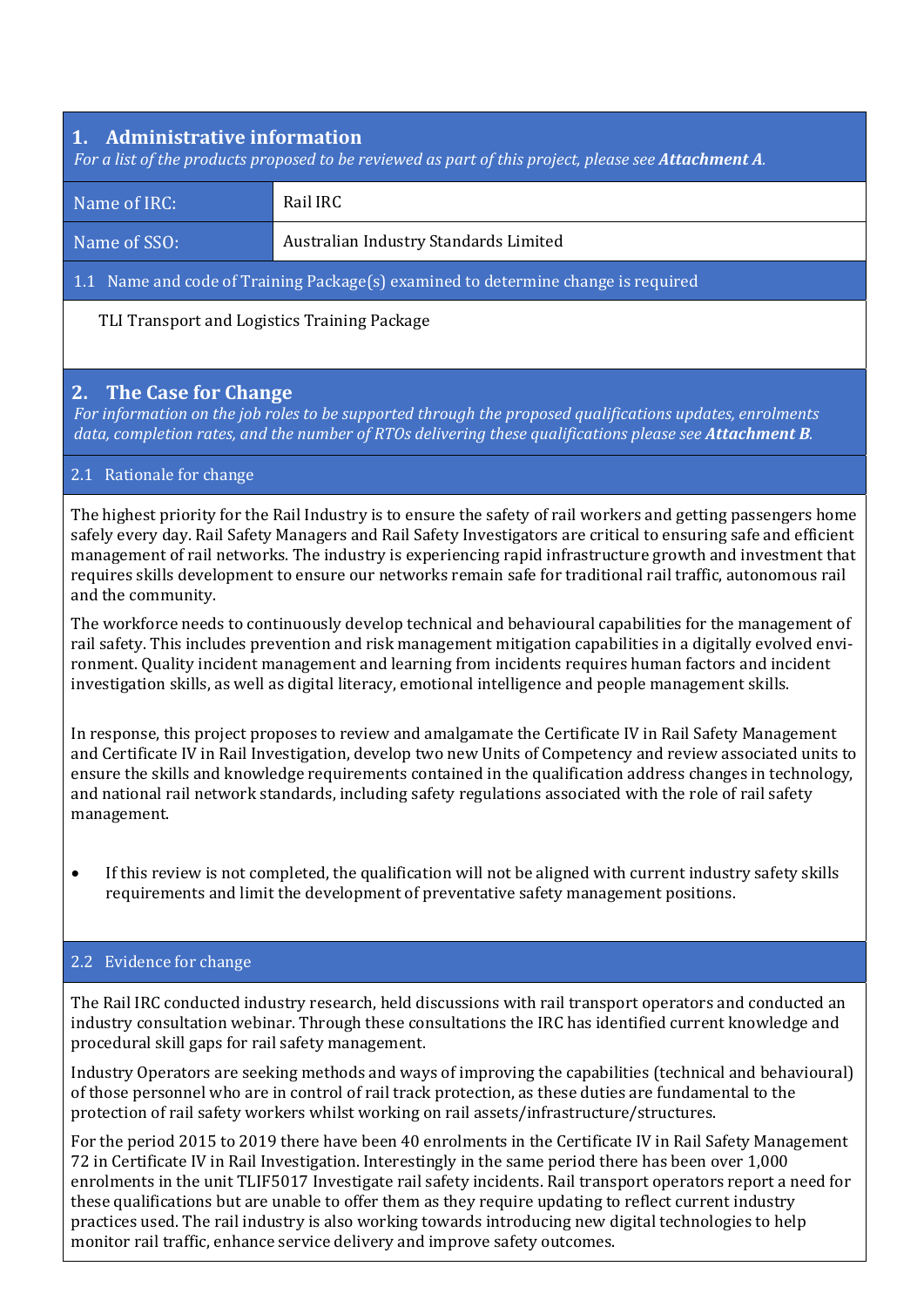#### 2.3 Consideration of existing products

The existing units of competency do not include the Rail industry's current practice for Investigation or Safety management. These existing Units will be updated to include industry's current practices and given the specialist nature of Rail safety there are no external units that could be utilised.

 The existing Training Package products for these qualifications are contained in the TLI Transport and Logistics Training Package and the existing Units of Competency that are proposed to be updated to incorporate new technologies and industry practices. There are no other suitable units available in any other Training Package to meet this specific need.

## 2.4 Approach to streamlining and rationalisation of the training products being reviewed

Given the specialised nature of the rail sector, the industry requires the new qualification to be specific to their occupational needs. Therefore, this project will amalgamate the Certificate IV in Rail Safety Management and Certificate IV in Rail Investigation qualifications and this will rationalise existing training package products and remove superfluous qualifications and Units of Competency where possible. The IRC has identified several Units of Competency that require removal.

# **3. Stakeholder consultation**

3.1 Stakeholder consultation undertaken in the development of Case for Change

For a full list of industry-specific stakeholders that actively participated in the stakeholder consultation process *undertaken to develop the Case for Change, please see Attachment C.*

The initial request for this revision was from rail transport operators and enterprise training providers who are represented on the Rail IRC.

This work was outlined during a webinar which included representatives from all States/Territories and regional areas of those jurisdictions. Feedback on the proposed work was invited during the webinar.

The pending work was posted on the Engagement Hub of the AIS website and feedback invited. It has also been provided to STA's and 1097 Rail stakeholders to provide feedback.

Rail transport operators operate across all states and territories in Australia. Operators from these states and territories have been included in the consultation and the above methods provide various options for those in rural and remote areas to contribute.

Notification of the opportunity to provide feedback through the rail webinar, or in writing through the Engagement Hub, was provided to rail sector stakeholder subscribers.

Development of the Case for Change involved consultation with stakeholders via the following communication mechanisms:

- Stakeholder webinars
- Face to Face meetings (Virtual)
- AIS Website
- Stakeholder networks
- Teleconferences
- **Emails**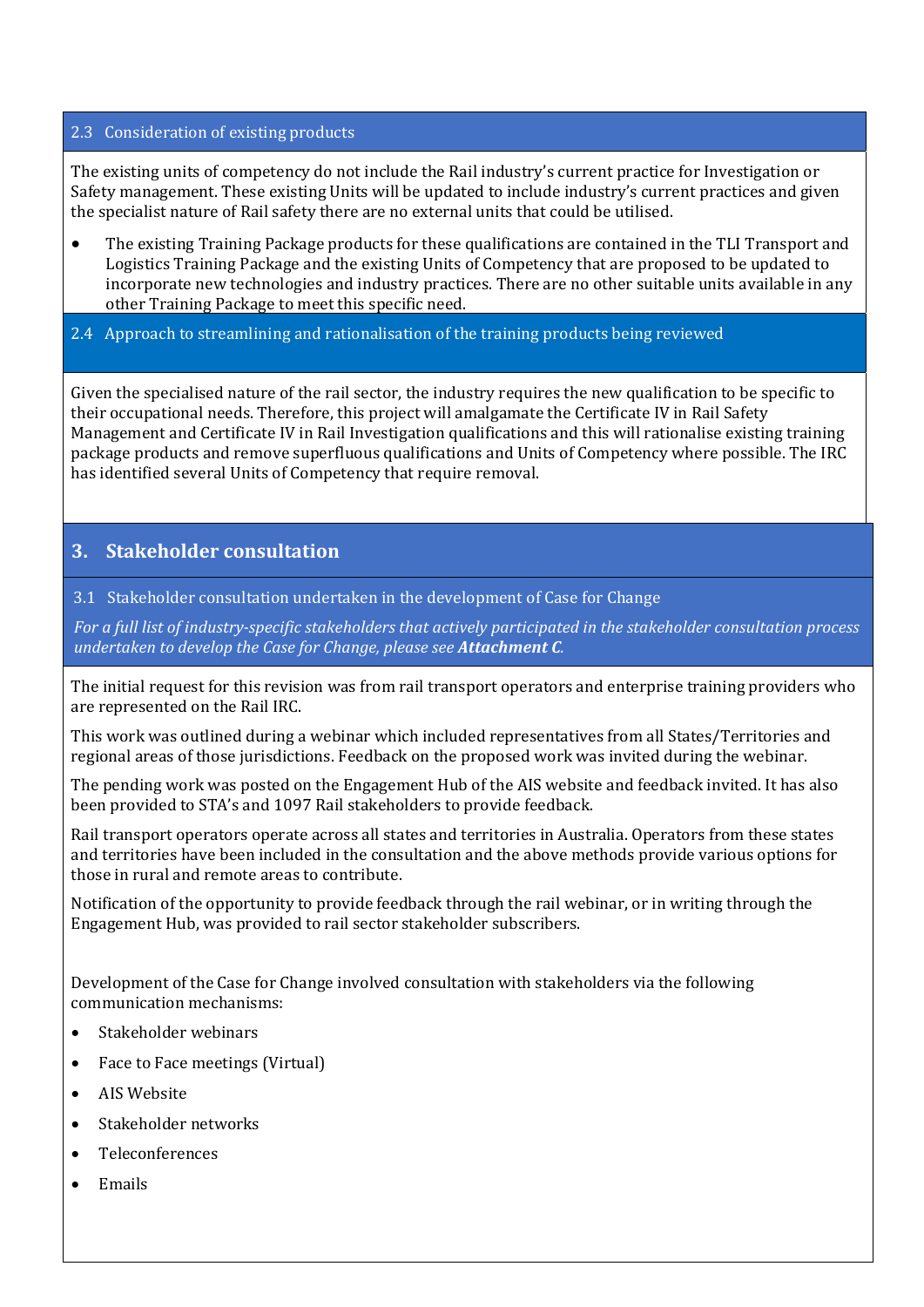3.2 Evidence of Industry Support

For a list of the issues raised by stakeholders during consultation and the IRC's response to these, please see *Attachment D.*

The proposed TLI qualification amalgamation is supported by rail industry that has been provided by Rail IRC.

Please see Attachment D.

3.3 Proposed stakeholder consultation strategy for project

Note: For a full list of industry-specific stakeholders who are planned to be contacted to participate in the *stakeholder consultation process undertaken for this project, please see Attachment E.*

Key Industry stakeholders have been identified in consultation with industry regulators, associations, and the Rail IRC.

AIS, on behalf of the Rail IRC, will promote the opportunity to contribute through stakeholder webinars, the AIS website, EDM's, AIS newsletter and public notifications. Stakeholders will also be notified of key milestones throughout the life of the project, including requests for feedback on draft materials.

Stakeholder engagement and consultation will occur over the life of the project via a combination of the following methods:

- Direct engagement: Face to face consultations, Site visits, Phone, emails, video/teleconferencing meetings
- Industry forums and conferences
- Webinars
- Online feedback mechanisms
- STA direct engagement

Given the size of Australia and all stakeholders are not centrally located in major cities, a range of consultation strategies will be used so stakeholders in rural, regional and remote areas, and in smaller jurisdictions have multiple avenues to provide feedback.

This includes but is not limited to, online/video consultation, email correspondence and promotional activity via targeted communications including social media. A recently developed Engagement hub on the AIS website provides a one stop portal for information about how all stakeholders can participate and inform Training Package development work.

# **4. Licencing or regulatory linkages**

There are no licencing requirements contained in these qualifications. However, the qualifications address the skills and knowledge requirements to meet rail safety regulatory requirements.

# **5.** Project implementation

5.1 Prioritisation category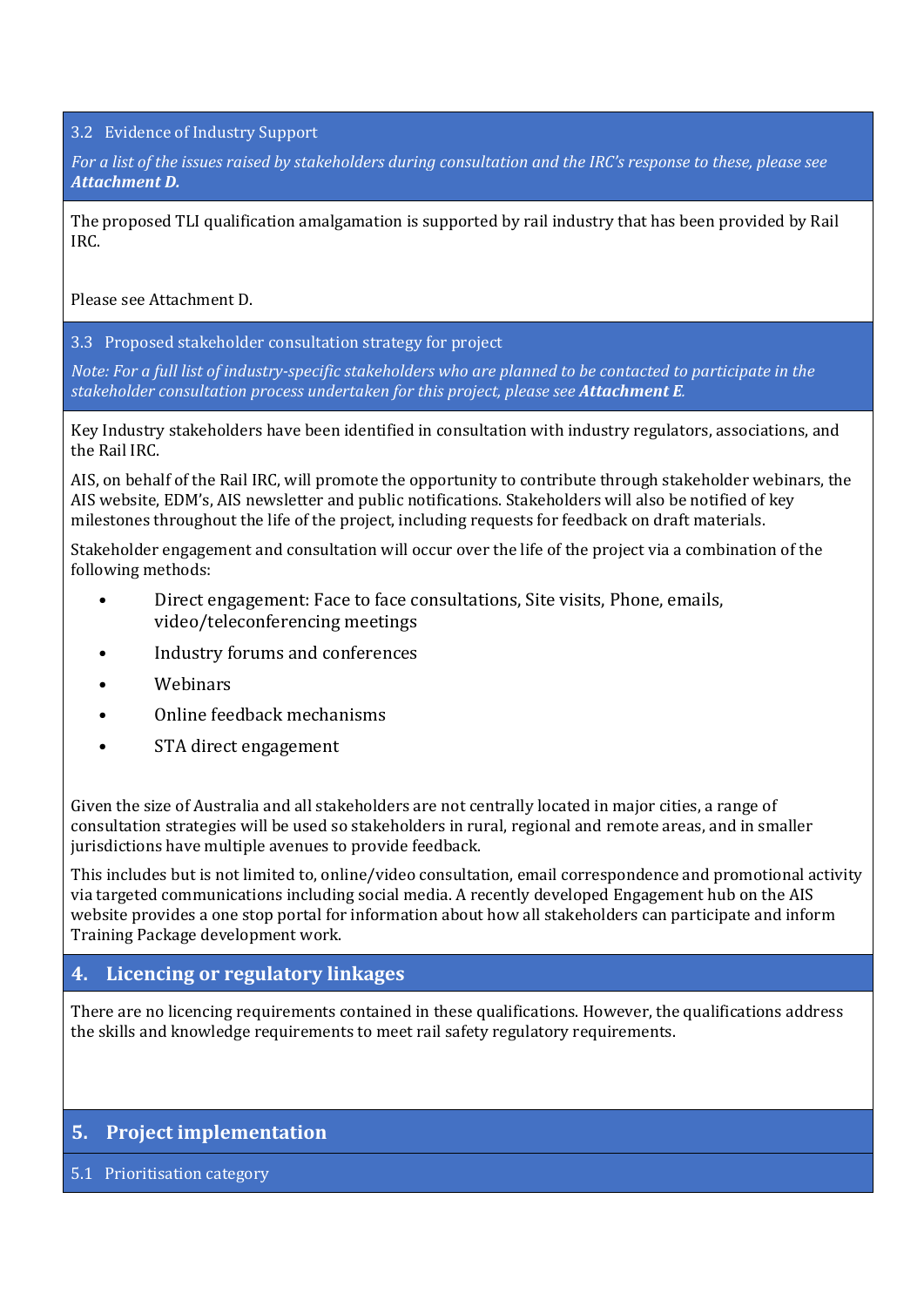It is proposed that this review be progressed as a routine project.

In line with the AISC Prioritisation Report and to coordinate the release of updated products, the IRC recommends a routine update and implementation of this project.

#### 5.2 Project milestones

Key project milestones include:

- o *AISC project approval – June 2021*
- o *Draft 1 consultation – January 2022*
- o *Stakeholder validation – –March 2022*
- o *Quality Assurance – April/May 2022*
- o *Final consultation with states and territories – June 2022*
- o *CfE submitted for approval – 30 June 2022.*

## 5.3 Delivery or implementation issues

Implementation issues raised by stakeholders and how these issues will be considered as part of the review include training and assessment in the COVID environment; the key concern currently is the restricted access because of COVID protocols. This limits the exposure to training scenarios that are essential to maintain investigation skills in high anxiety decision making and problem-solving situations.

## **6. Implementing the Skills Minister's Priority reforms for Training Packages (2015 and October 2020)**

The project submission will support industry's expectations for training delivery and provide a revised Companion Volume Implementation Guide (CVIG) to support delivery of the new products.

The qualification will be developed to ensure it is applicable to roles related to rail safety management duties in Australia. The qualification and associated Units of Competency are technical and relate to this specific role. The qualification will support workforce mobility by enabling safety specialists to move between States and Territories.

The qualification and associated Units of Competency are only used in rail safety contexts. The qualification enables workforce mobility between state and commonwealth rail sectors.

There will be two Skill Sets developed as part of this revision.

This Case for Change was agreed to by the Rail IRC

| This case for change was agreed to by the Kail IKC |               |  |  |  |
|----------------------------------------------------|---------------|--|--|--|
| Name of Chair                                      | Carol Hedrick |  |  |  |
| Signature of Chair                                 |               |  |  |  |
|                                                    |               |  |  |  |
| Date                                               |               |  |  |  |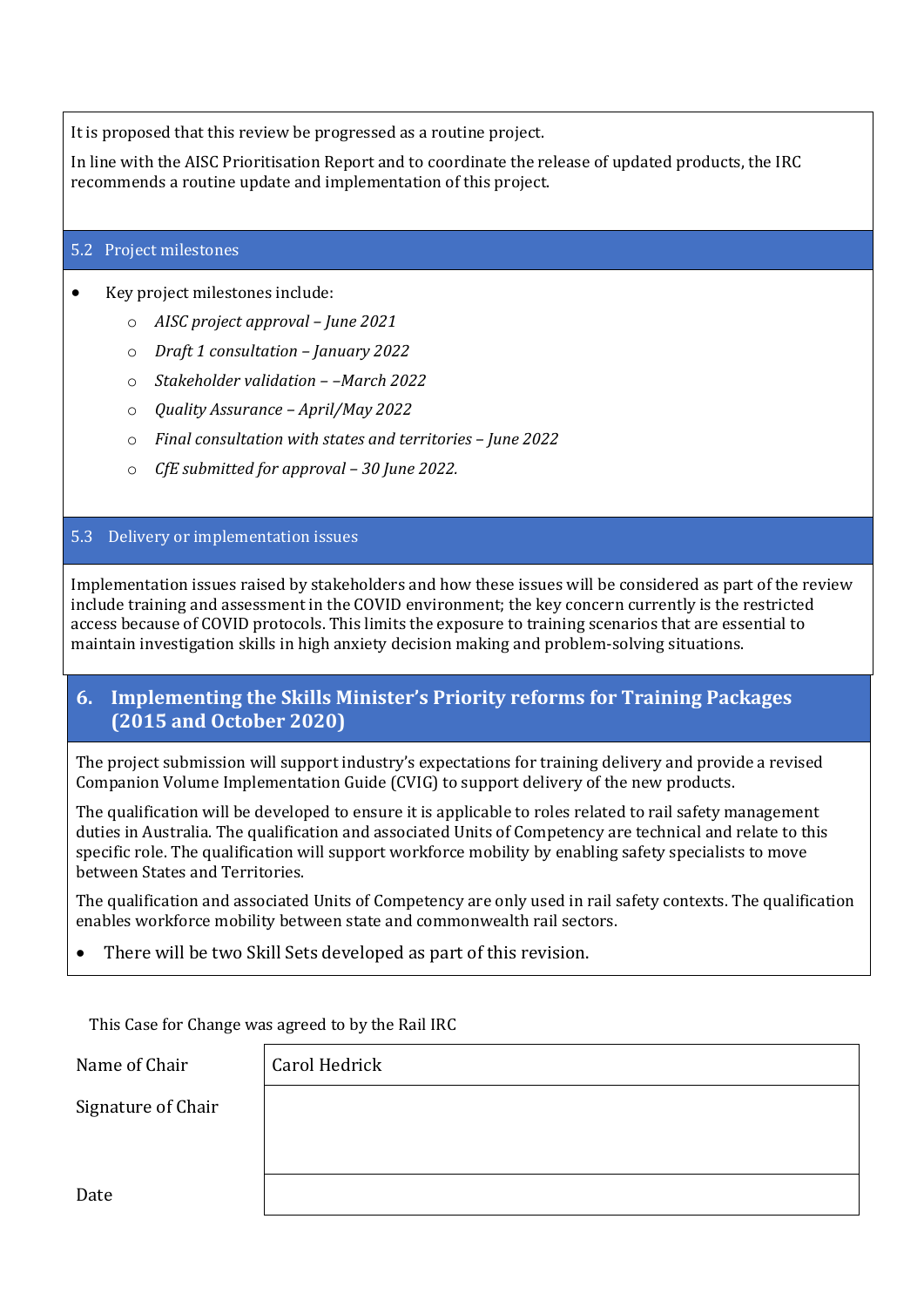| 1 | <b>RAIL Safety</b><br>Management-<br>Review and<br>Merger | Unit | TLIB4042Y        | Conduct inspection of<br>safeworking procedures and<br>infrastructure            | 29/Jan/2021 - Review     | Update |
|---|-----------------------------------------------------------|------|------------------|----------------------------------------------------------------------------------|--------------------------|--------|
| 1 | <b>RAIL Safety</b><br>Management-<br>Review and<br>Merger | Unit | <b>TLIE4030Y</b> | Prepare rail safety reports                                                      | 19/0ct/2015 - Transition | Update |
| 1 | <b>RAIL Safety</b><br>Management-<br>Review and<br>Merger | Unit | <b>TLIE4032Y</b> | Use internal communication<br>systems for rail industry<br>regulatory compliance | 19/Oct/2015 - Transition | Update |
| 1 | <b>RAIL Safety</b><br>Management-<br>Review and<br>Merger | Unit | <b>TLIF4088Y</b> | Implement and coordinate rail<br>safety and WHS risk-control<br>strategies       | 29/Jan/2021 - Review     | Update |
| 1 | <b>RAIL Safety</b><br>Management-<br>Review and<br>Merger | Unit | <b>TLIF4099Y</b> | Develop an application for, or<br>variation to, rail accreditation               | 19/0ct/2015 - Transition | Update |
| 1 | <b>RAIL Safety</b><br>Management-<br>Review and<br>Merger | Unit | <b>TLIF4100Y</b> | Identify and meet rail safety<br>regulatory compliance<br>requirements           | 19/Oct/2015 - Transition | Update |
| 1 | <b>RAIL Safety</b><br>Management-<br>Review and<br>Merger | Unit | <b>TLIF4101Y</b> | Implement and maintain a rail<br>safety culture                                  | 19/Oct/2015 - Transition | Update |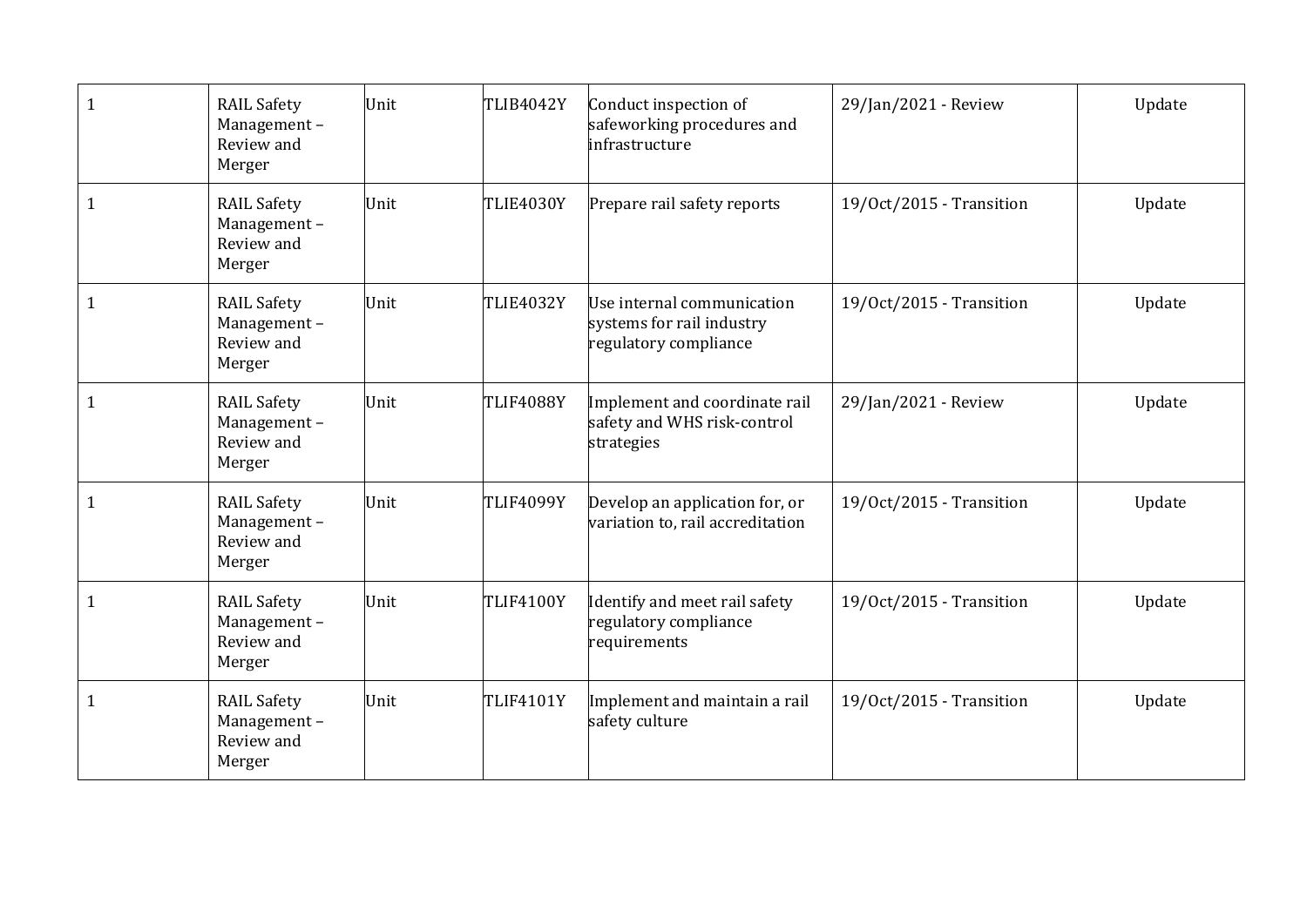| 1 | <b>RAIL Safety</b><br>Management-<br>Review and<br>Merger | Unit | <b>TLIF4102Y</b> | Implement and maintain safety<br>management plans | 19/0ct/2015 - Transition | Update |
|---|-----------------------------------------------------------|------|------------------|---------------------------------------------------|--------------------------|--------|
| 1 | <b>RAIL Safety</b><br>Management-<br>Review and<br>Merger | Unit | <b>TLIF4103Y</b> | Implement fitness for work<br>procedures          | 19/0ct/2015 - Transition | Update |
| 1 | <b>RAIL Safety</b><br>Management-<br>Review and<br>Merger | Unit | <b>TLIF4104Y</b> | Manage change in the rail safety<br>environment   | 19/0ct/2015 - Transition | Update |
| 1 | <b>RAIL Safety</b><br>Management-<br>Review and<br>Merger | Unit | <b>TLIF4105Y</b> | Manage rail safety compliance                     | 19/0ct/2015 - Transition | Update |
| 1 | <b>RAIL Safety</b><br>Management-<br>Review and<br>Merger | Unit | <b>TLIF4107Y</b> | Respond to notifiable rail safety<br>occurrences  | 19/0ct/2015 - Transition | Update |
| 1 | <b>RAIL Safety</b><br>Management-<br>Review and<br>Merger | Unit | <b>TLIF5017Y</b> | Investigate rail safety incidents                 | 19/Oct/2015 - Transition | Update |
| 1 | <b>RAIL Safety</b><br>Management-<br>Review and<br>Merger | Unit | <b>TLIL4081Y</b> | Ensure competency of rail safety<br>workers       | 19/Oct/2015 - Transition | Update |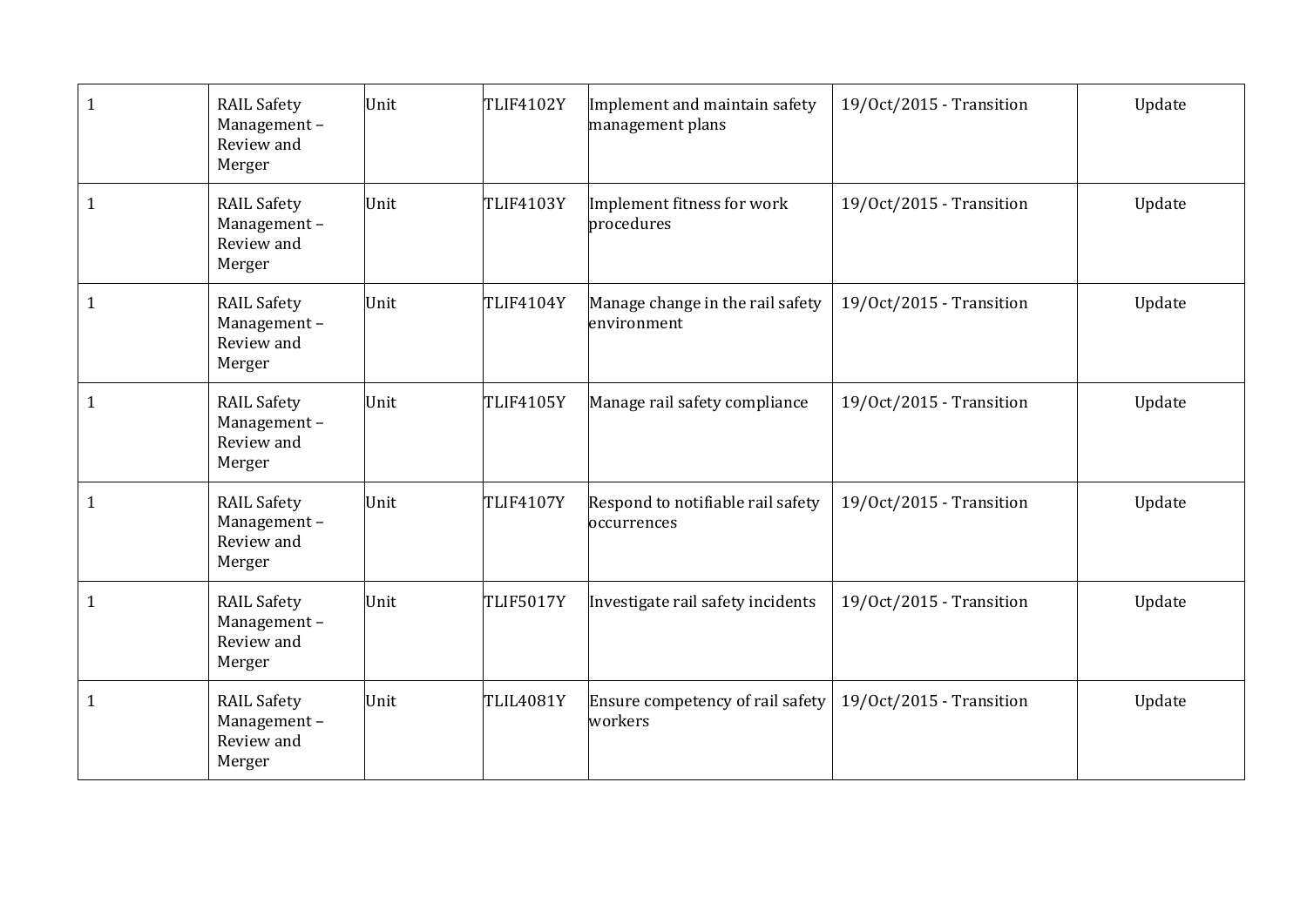| <b>RAIL Safety</b><br>Management-<br>Review and<br>Merger | Unit          | <b>TLIL4082Y</b> | Coordinate rail interface<br>agreements        | 19/Oct/2015 - Transition | Update |
|-----------------------------------------------------------|---------------|------------------|------------------------------------------------|--------------------------|--------|
| <b>RAIL Safety</b><br>Management-<br>Review and<br>Merger | Qualification | TLI42415Y        | Certificate IV in Rail Safety<br>Management    | 29/Jan/2021 - Review     | Update |
| <b>RAIL Safety</b><br>Management-<br>Review and<br>Merger | Qualification | <b>TLI40220Y</b> | Certificate IV in Rail Safety<br>Investigation | 29/Jan/2021 - Review     | Update |
| <b>RAIL Safety</b><br>Management-<br>Review and<br>Merger | Qualification | <b>TLI47120Y</b> | Certificate IV in Rail<br>Infrastructure       | 29/Jan/2021 - Review     | Update |
| <b>RAIL Safety</b><br>Management-<br>Review and<br>Merger | Qualification | <b>TLI50618Y</b> | Diploma of Rail Operations<br>Management       | 12/Jun/2020 - Review     | Update |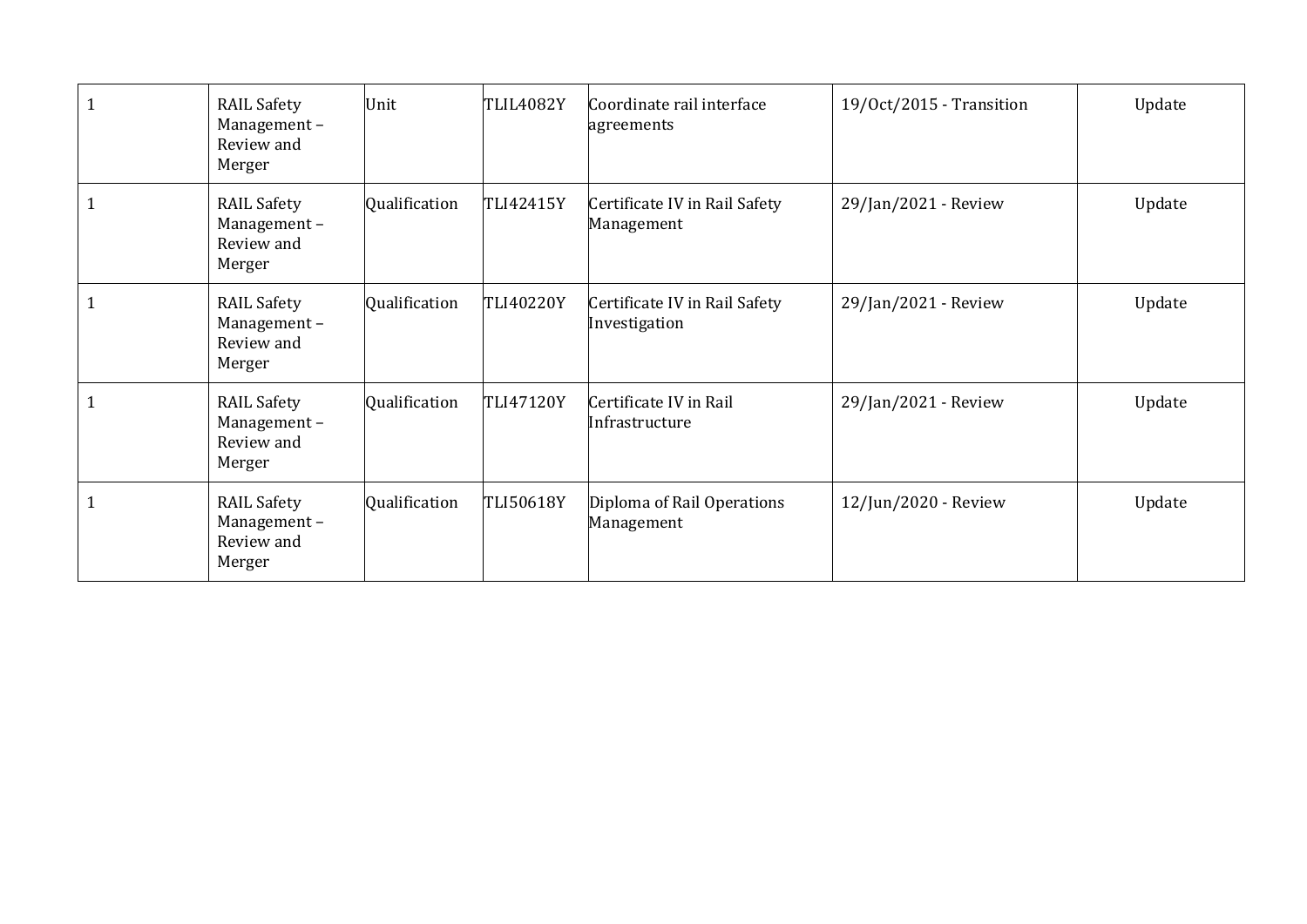| TLIB4042Y Conduct<br>inspection of safeworking<br>procedures and<br>infrastructure            | 6                | $\overline{4}$   | $\overline{4}$ |
|-----------------------------------------------------------------------------------------------|------------------|------------------|----------------|
| TLIE4030Y Prepare rail<br>safety reports                                                      | 6                | $\, 8$           | $\overline{2}$ |
| TLIE4032Y Use internal<br>communication systems for<br>rail industry regulatory<br>compliance | 34               | 19               | $\overline{3}$ |
| TLIF4088Y Implement and<br>coordinate rail safety and<br>WHS risk-control strategies          | 326              | 86               | $\overline{4}$ |
| TLIF4099Y Develop an<br>application for, or variation<br>to, rail accreditation               | 3                | 3                | $\overline{2}$ |
| TLIF4100Y Identify and<br>meet rail safety regulatory<br>compliance requirements              | 109              | 88               | 3              |
| TLIF4101Y Implement and<br>maintain a rail safety<br>culture                                  | 9                | $\mathbf{9}$     | 3              |
| TLIF4102Y Implement and<br>maintain safety<br>management plans                                | $\boldsymbol{0}$ | $\boldsymbol{0}$ | $\mathbf{1}$   |
| TLIF4103Y Implement<br>fitness for work procedures                                            | $\boldsymbol{0}$ | $\boldsymbol{0}$ | $\mathbf{1}$   |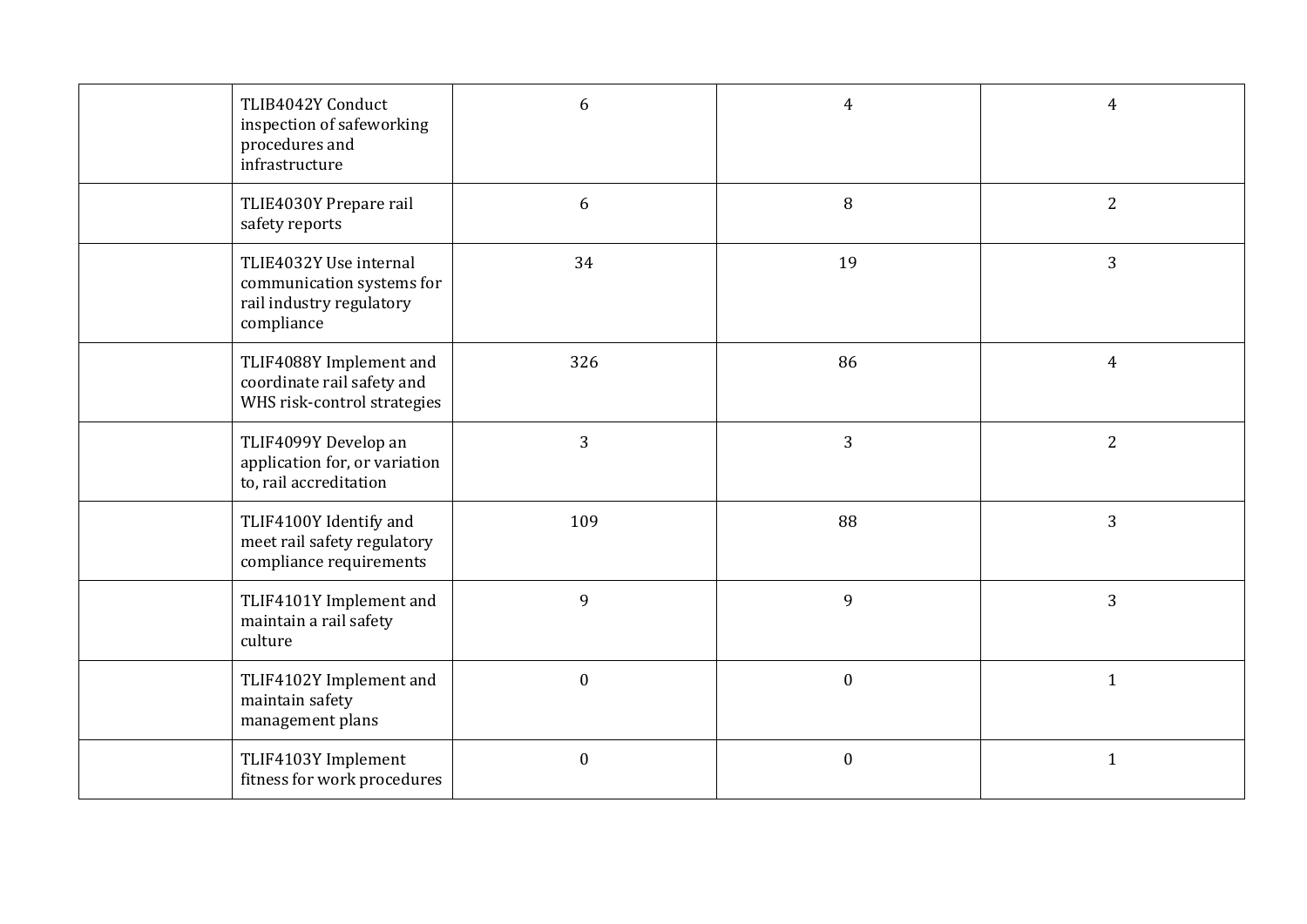|                                                   | TLIF4104Y Manage change<br>in the rail safety<br>environment  | 35               | 22               | $\overline{2}$ |
|---------------------------------------------------|---------------------------------------------------------------|------------------|------------------|----------------|
|                                                   | TLIF4105Y Manage rail<br>safety compliance                    | $\boldsymbol{0}$ | $\boldsymbol{0}$ | $\mathbf{1}$   |
|                                                   | TLIF4107Y Respond to<br>notifiable rail safety<br>occurrences | 31               | 20               | 3              |
|                                                   | TLIF5017Y Investigate rail<br>safety incidents                | 697              | 681              | 35             |
|                                                   | TLIL4081Y Ensure<br>competency of rail safety<br>workers      | $\boldsymbol{0}$ | $\boldsymbol{0}$ | $\overline{2}$ |
|                                                   | TLIL4082Y Coordinate rail<br>interface agreements             | $\boldsymbol{0}$ | $\boldsymbol{0}$ | $\mathbf{1}$   |
| 599517, Train<br>Examiner                         | TLI42415Y Certificate IV in<br>Rail Safety Management         | 17               | $\boldsymbol{0}$ | $\mathbf{1}$   |
| 599517, Train<br>Examiner                         | TLI40220Y Certificate IV in<br>Rail Safety Investigation      | NA               | <b>NA</b>        | $\overline{2}$ |
| 721914, Railway<br><b>Track Plant</b><br>Operator | TLI47120Y Certificate IV in<br>Rail Infrastructure            | NA               | NA               | 3              |
| 149412, Railway<br><b>Station Manager</b>         | TLI50618Y Diploma of Rail<br><b>Operations Management</b>     | 32               | 36               | $\mathbf{1}$   |

Active participation has included 41 stakeholders from the following organisations across all states and territories within Australia:

- •Industry Reference Committee (IRC) Representatives
- •Employers (Non-IRC)
- •Peak Industry Bodies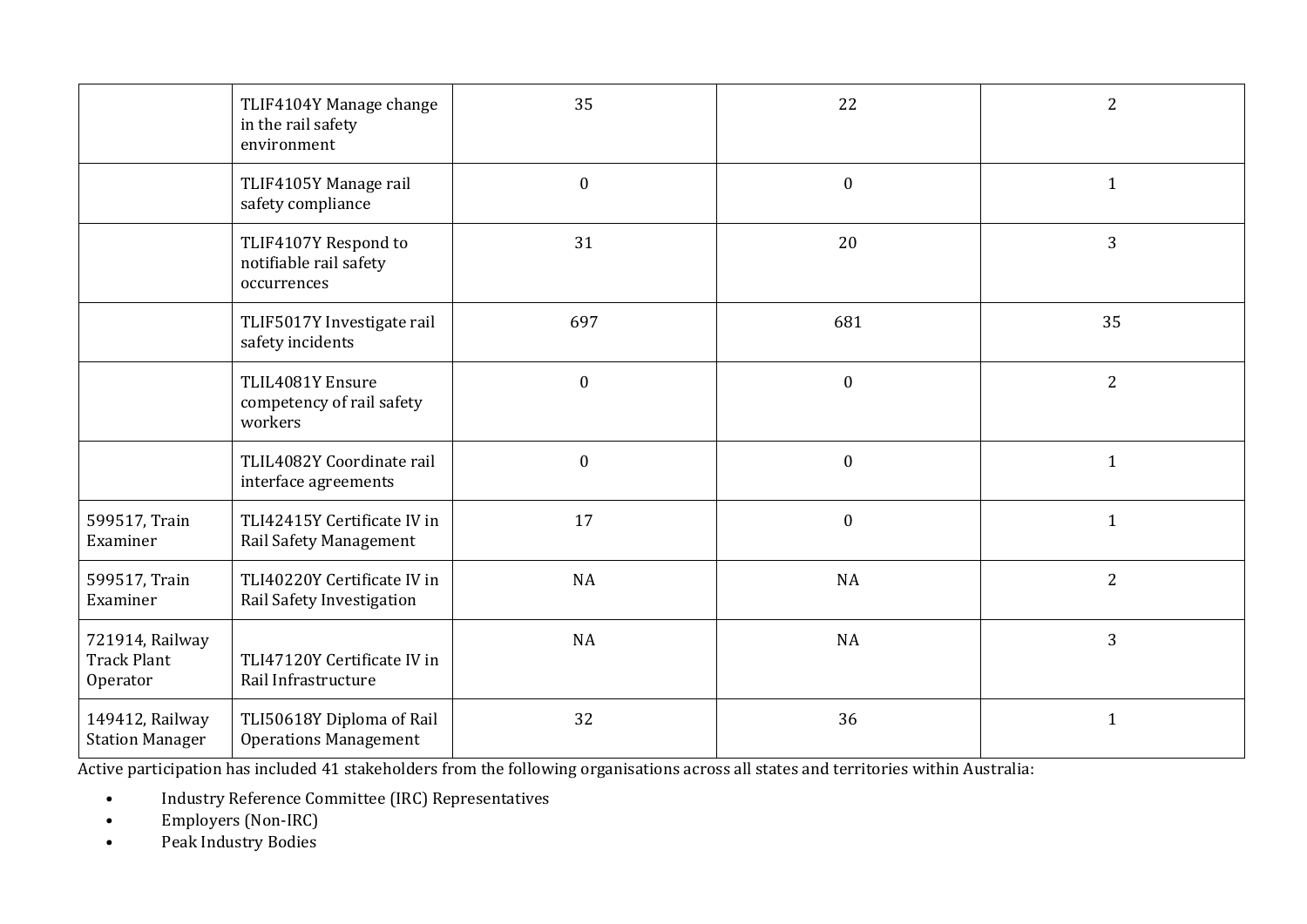- •Unions
- •Regulators
- •RTOs
- •Other/Consultants